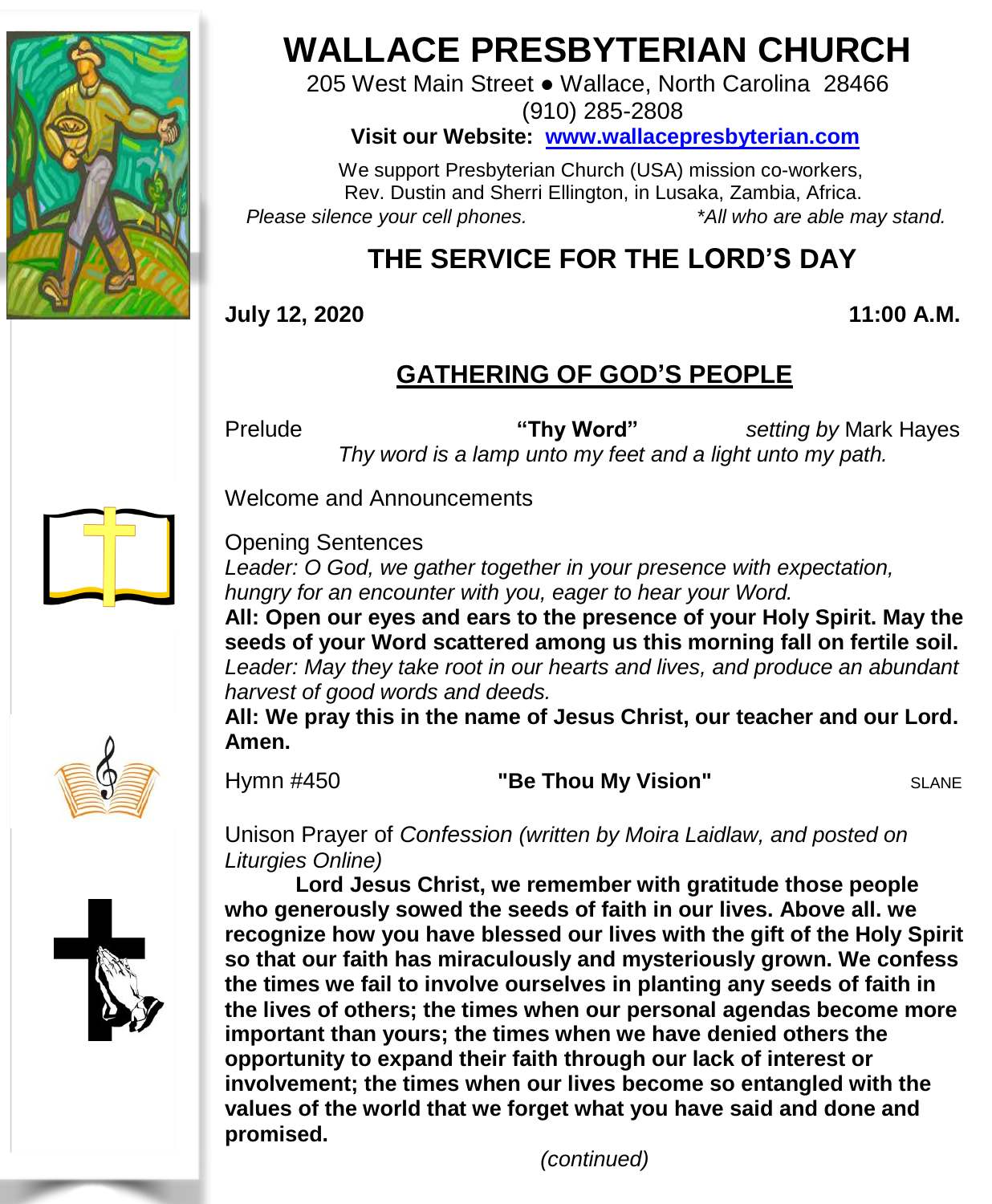**Lord Jesus Christ, we know that when we become disconnected from you, our lives becomes parched and unfruitful and our faith becomes stunted and dry. Bless and renew our lives, we pray, so that we remain connected to you at all times and in all places, strengthening our faith to expand and, growing strongly and vigorously, to bear the fruit of your mercy, your love, your undying life. Lord, hear our prayers . . .**

**(A time for silent prayers of confession . . .)**

Responsive Assurance of Pardon

*Leader: There is therefore now no condemnation for those who are in Christ Jesus. The Spirit of God dwells in you. If you hear nothing else today, hear these words: there is no condemnation. Believe the good news:* **All: In Jesus Christ, we are forgiven!**

Gloria Patri **Glory Be to the Father Glory be to the Father, and to the Son, and to the Holy Ghost; as it was in the beginning, is now, and ever shall be, world without end. Amen, amen.**

#### **PROCLAIMING GOD'S WORD**

Children's Sermon



Prayer for Illumination

**Lord, you are the sower of the seeds of love and redemption. We have not always been ready to receive these seeds. Today we hear again the scriptures that remind us of the awesome generosity of God. Help us be good soil, O God, prepared to receive your love and to grow in that love. Amen.**



Old Testament Lesson *Isaiah 55:1-11*

| <b>Hymn</b>          | "God Loves the World" (Trust and Obey) |                       |
|----------------------|----------------------------------------|-----------------------|
| <b>Gospel Lesson</b> |                                        | Matthew 13:1-9, 18-23 |
| Sermon               | "Listen for the Word of God"           | Dr. Philip K. Gladden |



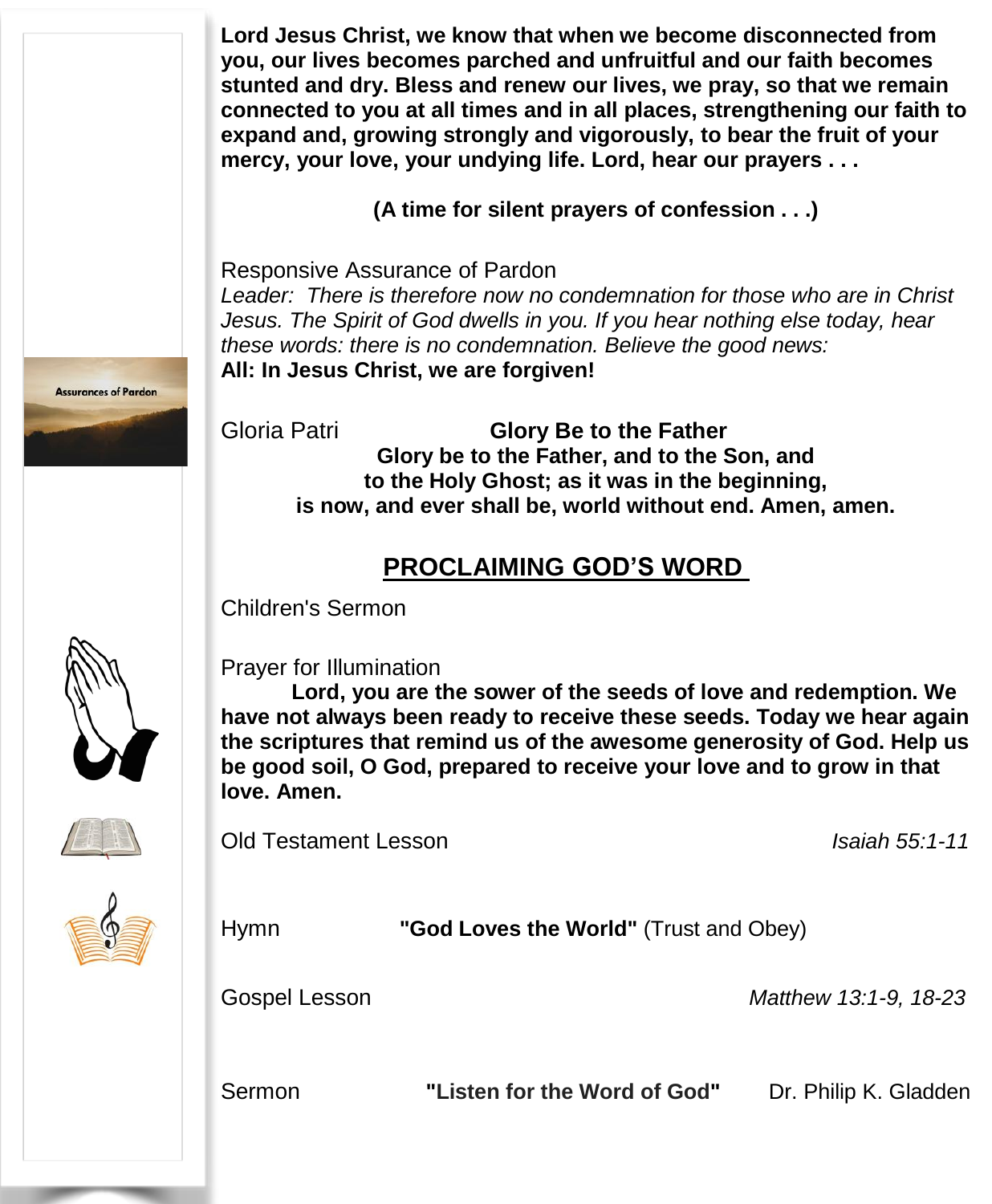A Time for Silent Reflection





 $\mathcal{L}_{\mathcal{A}}$ 

Pastoral Prayer with the Lord's Prayer

**Our Father who art in heaven, hallowed be Thy name. Thy kingdom come, Thy will be done, on earth as it is in heaven. Give us this day our daily bread; and forgive us our debts, as we forgive our debtors; and lead us not into temptation, but deliver us from evil. For Thine is the kingdom and the power and the glory, forever. Amen.**

#### **GIVING THANKS TO GOD**

Presentation of Tithes and Offerings

Offertory **"Be Thou My Vision"** *setting by* Jan Sanborn *High King of Heaven, my victory won, may I reach heaven's joys, O bright heaven's Sun! Heart of my own heart, whatever befall, still be my vision, O Ruler of all.*

Doxology and Prayer of Dedication

*Praise God from whom all blessings flow; Praise Him all creatures here below; Praise Him above ye heavenly host; Praise Father, Son, and Holy Ghost. Amen.*



The Affirmation of Faith: From "The Confession of 1967" of the Presbyterian Church (U.S.A.)

 **We believe that the new life takes shape in a community We believe that the reconciling work of Jesus was the supreme crisis in the life of humankind. His cross and resurrection become personal crisis and present hope when the gospel is proclaimed and believed. In this experience, the Spirit brings God's forgiveness to us, moves us to respond in faith, repentance, and obedience, and initiates the new life in Christ. in which we know that God loves and accepts us in spite of what we are. We therefore accept ourselves and love others, knowing that no one has any ground on which to stand, except God's grace.**



Hymn #458 **"Thy Word Is a Lamp unto My Feet"** THY WORD